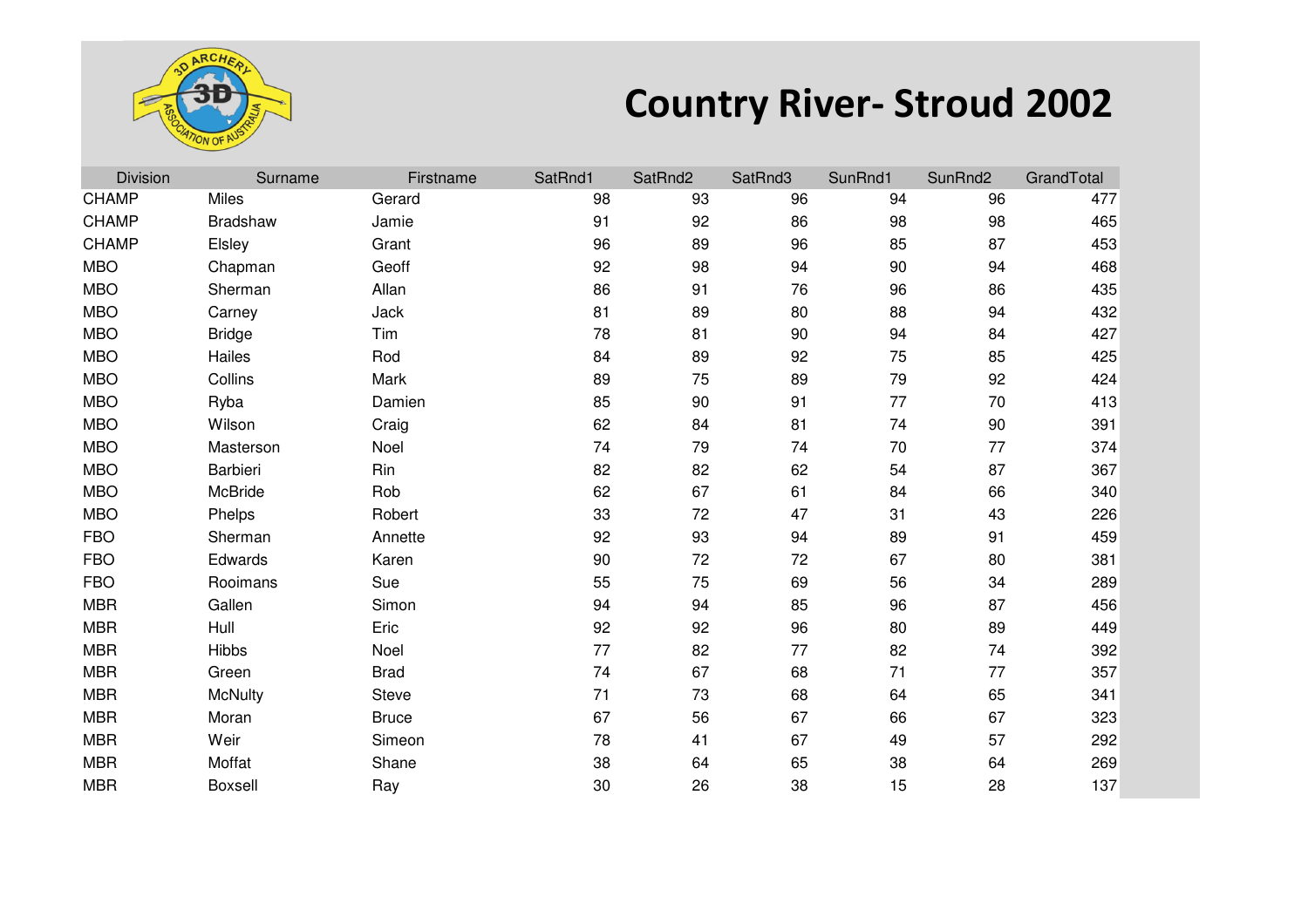

## **Country River- Stroud 2002**

| <b>FBR</b> | Parker      | Chris       | 86 | 92 | 84  | 89        | 90        | 441 |
|------------|-------------|-------------|----|----|-----|-----------|-----------|-----|
| <b>FBR</b> | Frei        | Michelle    | 75 | 84 | 78  | 59        | 91        | 387 |
| <b>FBF</b> | Weir        | Megan       | 85 | 72 | 84  | 67        | 86        | 394 |
| <b>FBF</b> | Wilkes      | Fiona       | 41 | 63 | 67  | 54        | 75        | 300 |
| <b>MCU</b> | Parker      | <b>Mick</b> | 91 | 84 | 86  | 88        | 94        | 443 |
| <b>MCU</b> | Hoare       | Steve       | 77 | 65 | 85  | 77        | 92        | 396 |
| <b>MCU</b> | McLaren     | Terry       | 66 | 70 | 64  | 70        | 68        | 338 |
| <b>MCU</b> | McLaren     | Ryan        | 39 | 54 | 69  | 36        | 65        | 263 |
| <b>MCU</b> | Hile        | Phillip     | 36 | 56 | 69  | 41        | 56        | 258 |
| <b>FCU</b> | Lamb        | Carolyn     | 56 | 60 | 66  | 30        | 51        | 263 |
| <b>RU</b>  | Greenwood   | Phillip     | 68 | 77 | 69  | 62        | 56        | 332 |
| HC         | Frei        | Roger       | 92 | 98 | 94  | 92        | 96        | 472 |
| HC         | McCormack   | Marc        | 86 | 96 | 100 | 89        | 94        | 465 |
| HC         | Frei        | Kurt        | 94 | 94 | 86  | 81        | 98        | 453 |
| HC         | Hocroft     | Kevin       | 90 | 87 | 94  | 83        | 96        | 450 |
| HC         | Gagin       | Paul        | 79 | 90 | 89  | 84        | 94        | 436 |
| HC         | Smith       | Peter       | 88 | 86 | 88  | 77        | 93        | 432 |
| HC         | <b>Bunt</b> | Mark        | 76 | 86 | 87  | 91        | 72        | 412 |
| HC         | Marlborough | Jeff        | 66 | 64 | 65  | 64        | 58        | 317 |
| HC         | O'Neil      | Michael     | 72 | 46 | 71  | 51        | 77        | 317 |
| HC         | Fordham     | Michael     | 59 | 54 | 44  | 67        | 61        | 285 |
| <b>MSR</b> | Barber      | Jim         | 84 | 89 | 92  | 0         | $\pmb{0}$ | 265 |
| <b>MSR</b> | Sproule     | Robert      | 73 | 82 | 72  | 0         | 0         | 227 |
| <b>MSR</b> | Parrish     | Vince       | 83 | 80 | 50  | $\pmb{0}$ | 0         | 213 |